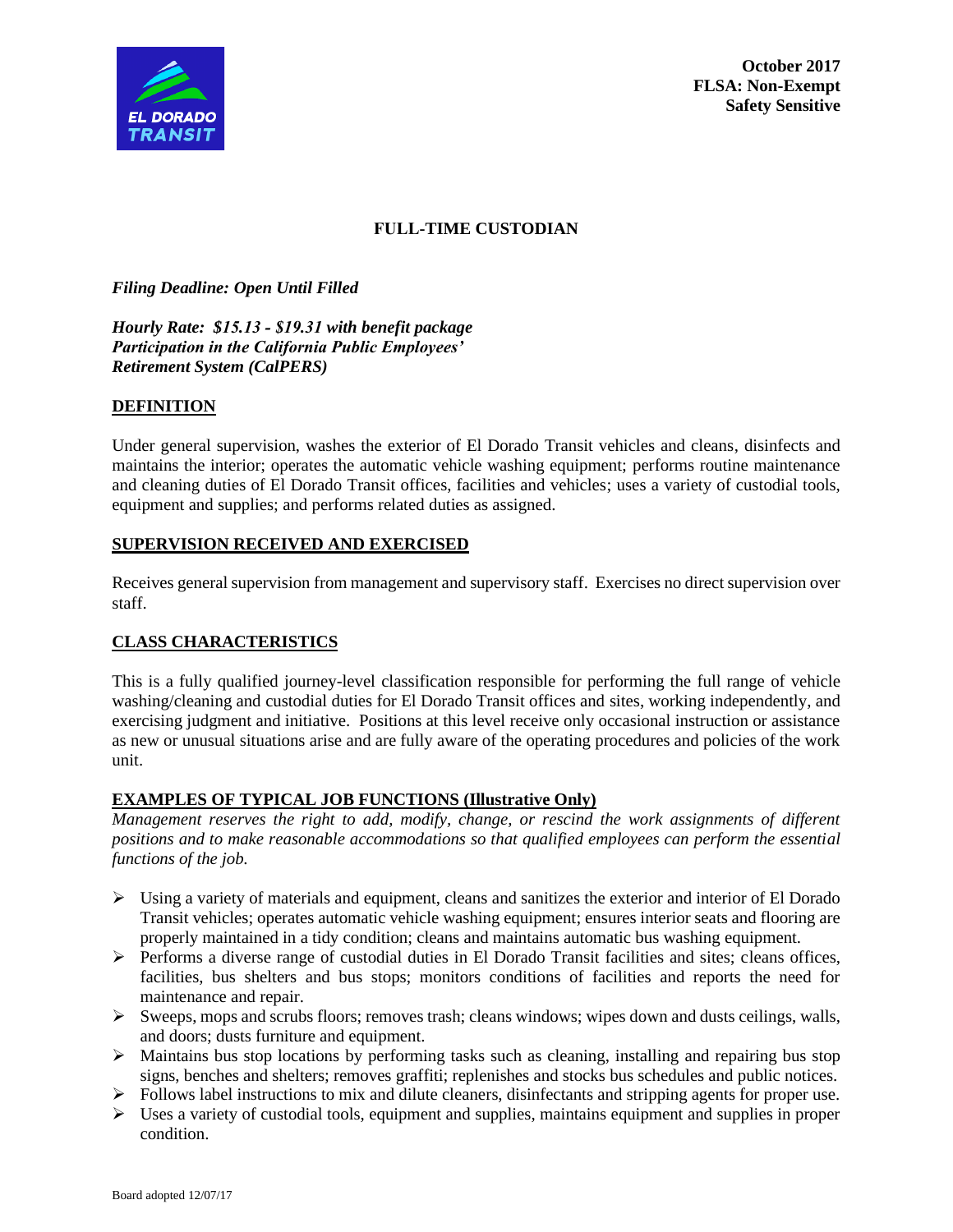Custodian Page 2 of 3

- ➢ Closes windows, and locks doors to secure facilities and vehicles.
- $\triangleright$  Keeps basic records of work performed.
- ➢ Performs landscape maintenance at various sites; mows lawns; trims bushes and removes weeds; ensures that walkways and paths are clear of debris.
- ➢ Operates all transit vehicles.
- ➢ Performs related duties as assigned.

# **QUALIFICATIONS**

#### **Knowledge of:**

- ➢ Proper cleaning methods, and the use of cleaning materials, and disinfectants.
- ➢ Proper use of automatic vehicle washing equipment.
- $\triangleright$  Use and minor maintenance of hand and power tools and equipment used in custodial work.
- ➢ Safety practices when working with tools, equipment and cleaning materials.
- $\triangleright$  Techniques for providing a high level of customer service by effectively dealing with the public and El Dorado Transit staff.
- ➢ Basic record keeping practices.

### **Ability to:**

- $\triangleright$  Wash vehicles and maintain interiors in a clean and tidy condition.
- ➢ Perform general custodial tasks within an office and maintenance/shop environment.
- $\triangleright$  Properly use personal protective equipment and handle hazardous chemicals
- ➢ Understand and follow written and oral instructions.
- ➢ Demonstrate excellent customer service skills.
- ➢ Present a positive public image of the transit system.
- $\triangleright$  Communicate clearly and concisely, both orally and in writing.
- $\triangleright$  Establish and maintain effective working relationships with those encountered in the course of the work.

# **Education and Experience:**

*Any combination of training and experience that would provide the required knowledge, skills, and abilities is qualifying. A typical way to obtain the required qualifications would be:*

 $\triangleright$  Equivalent to completion of the eighth (8<sup>th</sup>) grade and six (6) months of custodial work experience.

#### **Licenses and Certifications:**

- ➢ Possession of, and ability to maintain, a valid California Driver's License and a safe driving record throughout employment.
- $\triangleright$  Possession of, or ability to obtain within ninety (90) days of appointment to the classification, a Class B Driver's License with a passenger endorsement and no air brake restriction; and maintain a safe driving record throughout employment.

# **PHYSICAL DEMANDS**

Must possess mobility to work in an outdoor/indoor setting; operate cleaning equipment and tools; vision to read printed materials; and hearing and speech to communicate in person. Standing in and walking between work areas is frequently required, specifically climbing in/out of buses. Finger dexterity is needed to operate tools and equipment. Positions in this classification frequently bend, stoop, kneel, and reach to perform assigned duties. Employees must possess the ability to lift, carry, push, and pull materials and